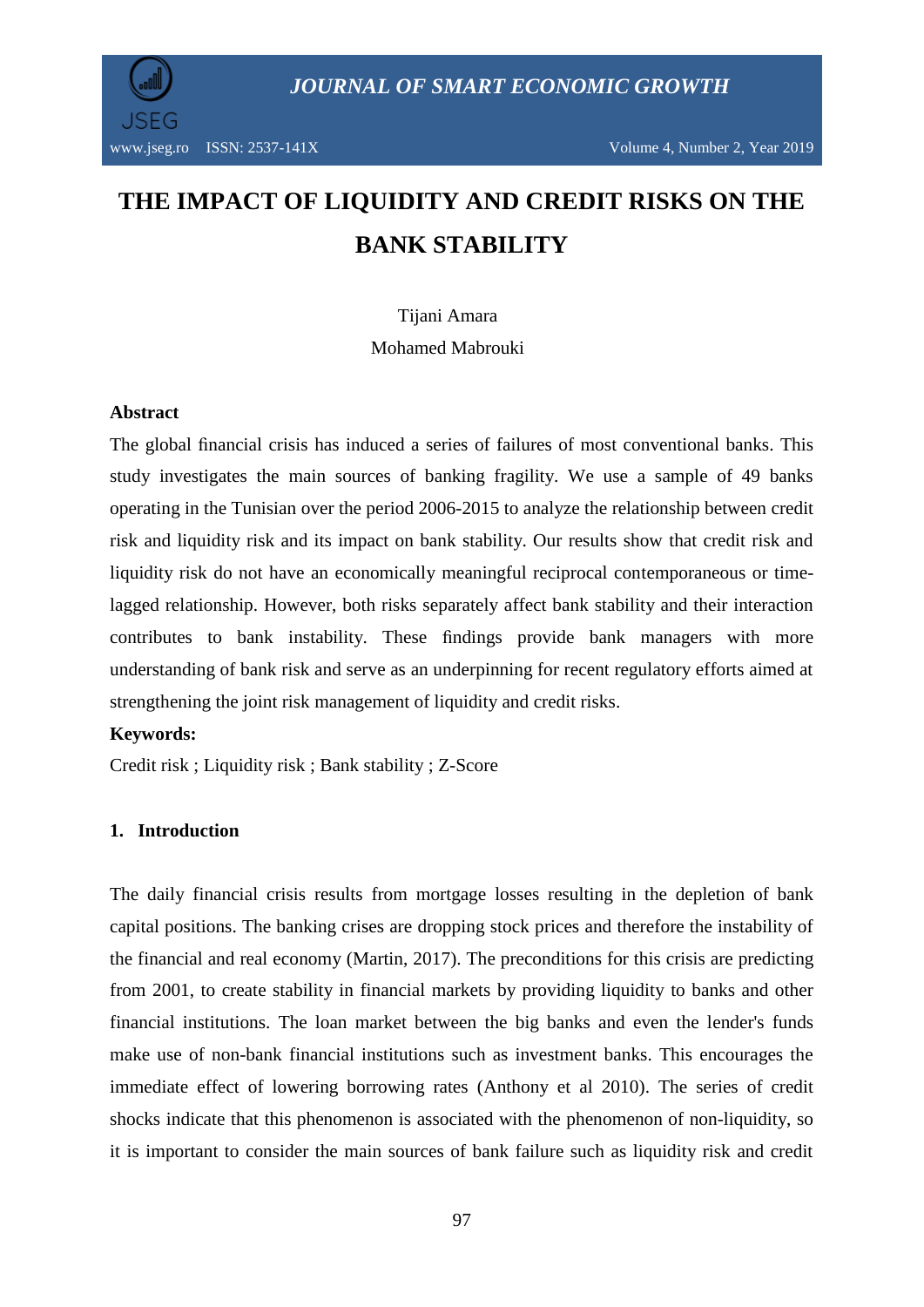

risk, these two risks increase separately. The impact of their interactions depends on the risk of the Bank and can aggravate or mitigate the risk of default (Bjorn et al, 2014).

What is the relationship between liquidity risk and credit risk in a context of stable banks? There is a link between credit risk and liquidity risk. The first is considering a cost on profit. Thus, the risk of default increases the liquidity risk due to the lowering of cash flows (Diamond et al. 2005). The relationship between the two risks is positive and contributes to bank instability, the idea of a positive relationship focuses on the period of financial crises (Cevik et al, 2012). Liquidity and credit risks have positive correlations. However, because of asymmetries of information on the loan market, banks have been exposing to credit risk. The interaction between credit and liquidity risks leads to bank failure. In the same context, liquidity-related problems automatically reinforce the links between credit and liquidity risks (Acharya et al, 2010). Some authors see that the relationship between liquidity risk and credit risk is positive and that amplifies other categories of risk such as the risk of bankruptcy, because of the very often-environmental events. The environment exerts these harmful effects banks as well as businesses and the market, which leads to the fragility and instability of the results. In addition, on the other hand, some other authors see that the relationship between these two risks is negative. The impact of their interactions depends on the risk of the Bank and can aggravate or mitigate the risk of default. (Acharya, H. Mehran, A. V. Thakor 2016, E. Gatev, T. Schuermann, P. E. Strahan (2009), Gorton and Metrick, 2011, Imbierowicz and Rauch, 2014, Falco Fecht, Wolf Wagner 2009). Each risk category has a significant impact on the Bank's default rate and there is a positive relationship between the two risks. The increase in credit risk increases the liquidity risk. The years 2007-2008, represent the cause of mistrust between the banks. As a result, credit risks in portfolios can cause a market freeze on liquidity (Imbierowicz and Rauch 2014). The lower liquidity of the assets increases the instability of the banks and consequently the external autonomy. Therefore, normal liquidity has no influence on stability. First, increasing liquidity ensures stability while facilitating the transfer of risk from the Bank and increasing profits. On the other hand, an increase in the liquidity of assets in times of crisis, ensures instability, on the other hand, the instruments of credit derivatives increase the possibilities of the banks for the cover against the credit risk. Risk transfer is higher in the absence of crises. The transfer is concentrating by risk taking on the primary markets. In general, stability decreases when liquidation opportunities are in crisis.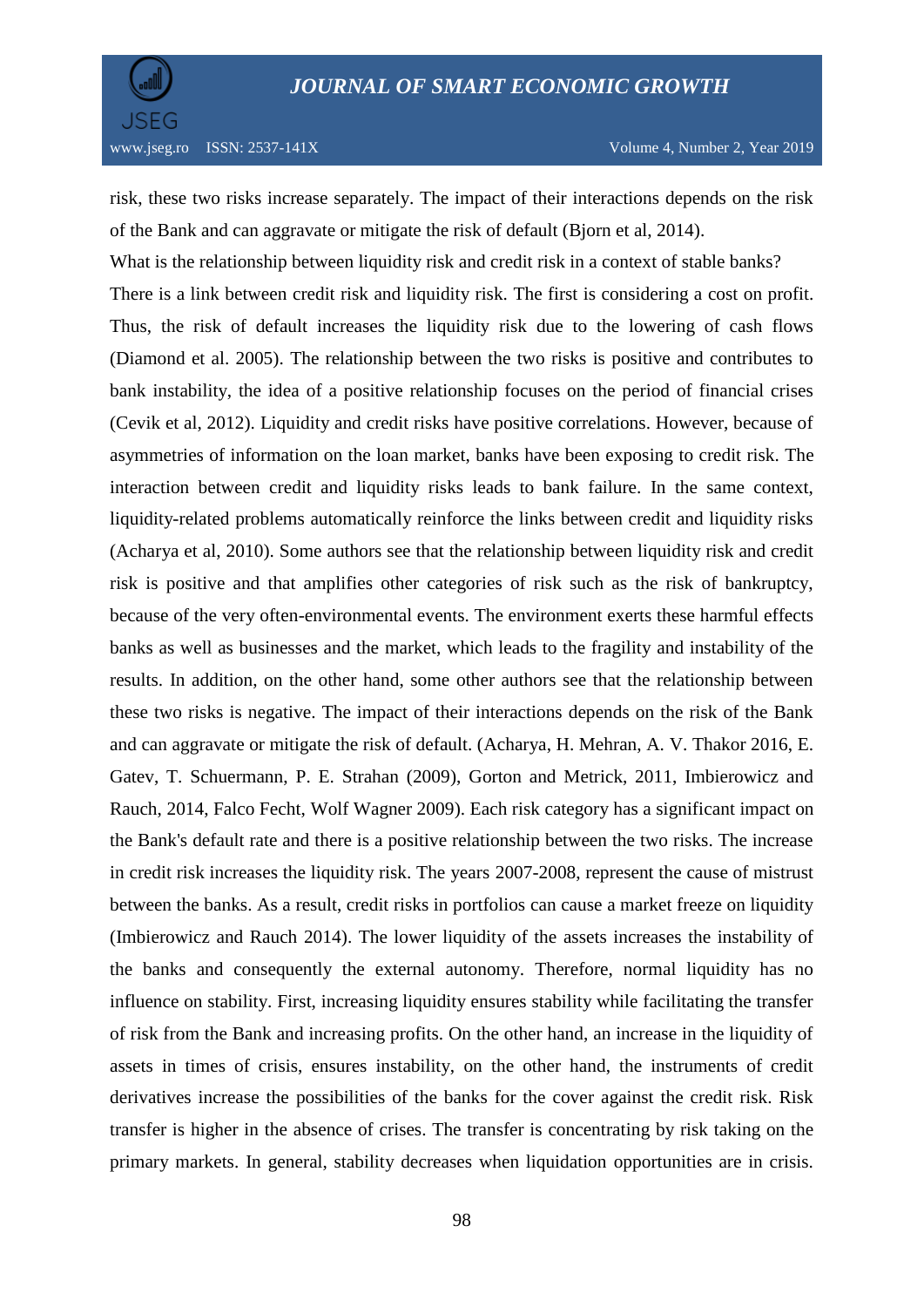

The bank can therefore take a number of risks that will cause the probability of default to rise (W. Wagner 2017).

It is therefore important to examine the relationship between liquidity and credit risk for Tunisian banks during the period 2006-2015, which is the period of the recent crisis. This document is intending to express the nature of the relationship between liquidity risk and credit risk, which may be a positive, negative relationship by the simultaneous equation. Second, we examine the impact of both

## **2. The liquidity and credit risk: The theoretical concepts**

## **2.1. The reciprocal relationship between liquidity risk and credit risk**

According to Imbierowicz and Rauch (2014), during the 1950s and 1960s, a significant amount of documents implemented bank liquidity and credit risks. The main sources of risk is given by the bank's microeconomic research in the classical theory of financial intermediation represented by Bryant (1980) as well as the extensions of D.W. Diamond, R.G. Rajan, (2005). These researchers take into account bankruptcies of borrowers and massive withdrawals of funds. Both are supposed to reduce the gain of a bank. According to the theory relation between liquidity and credit risk, they are positively correlating. This hypothesis is supporting mainly by the theoretical literature of intermediate finance modeled essentially by Bryant (1980), Diamond (2005). Based on these models, liquidity and credit risks are positively related. They simultaneously contribute to bank instability. "The idea of a positive relationship between liquidity and credit risk is supported by a whole new body of literature that also focuses on the financial crisis. Goldstein and Pauzner (2005), Falco Fecht, Wolf Wagner (2009), Stuart et al 2012), E. Gatev et al (2009), these researchers evaluate from a theoretical point of view, the results which show that the liquidity at an impact on credit risk. Several theoretical and empirical results argue that, all bankruptcies are largely causing by liquidity and credit risks. Apparently, the Swiss Monetary Bank UBS did not differentiate between liquid and illiquid assets and the respective term financing and thus ignored the credit risks of the assets. Although, this evidence is only anecdotal, it could be a sign that the joint occurrence of liquidity and credit risks plays a huge role for banks and their stability.

«Regarding the assumption of the relationship between liquidity risk and credit risk:

H1: the relationship between liquidity risk and credit risk is a positive relationship.

## **2.2. The impact of liquidity risk and credit risk on banking stability**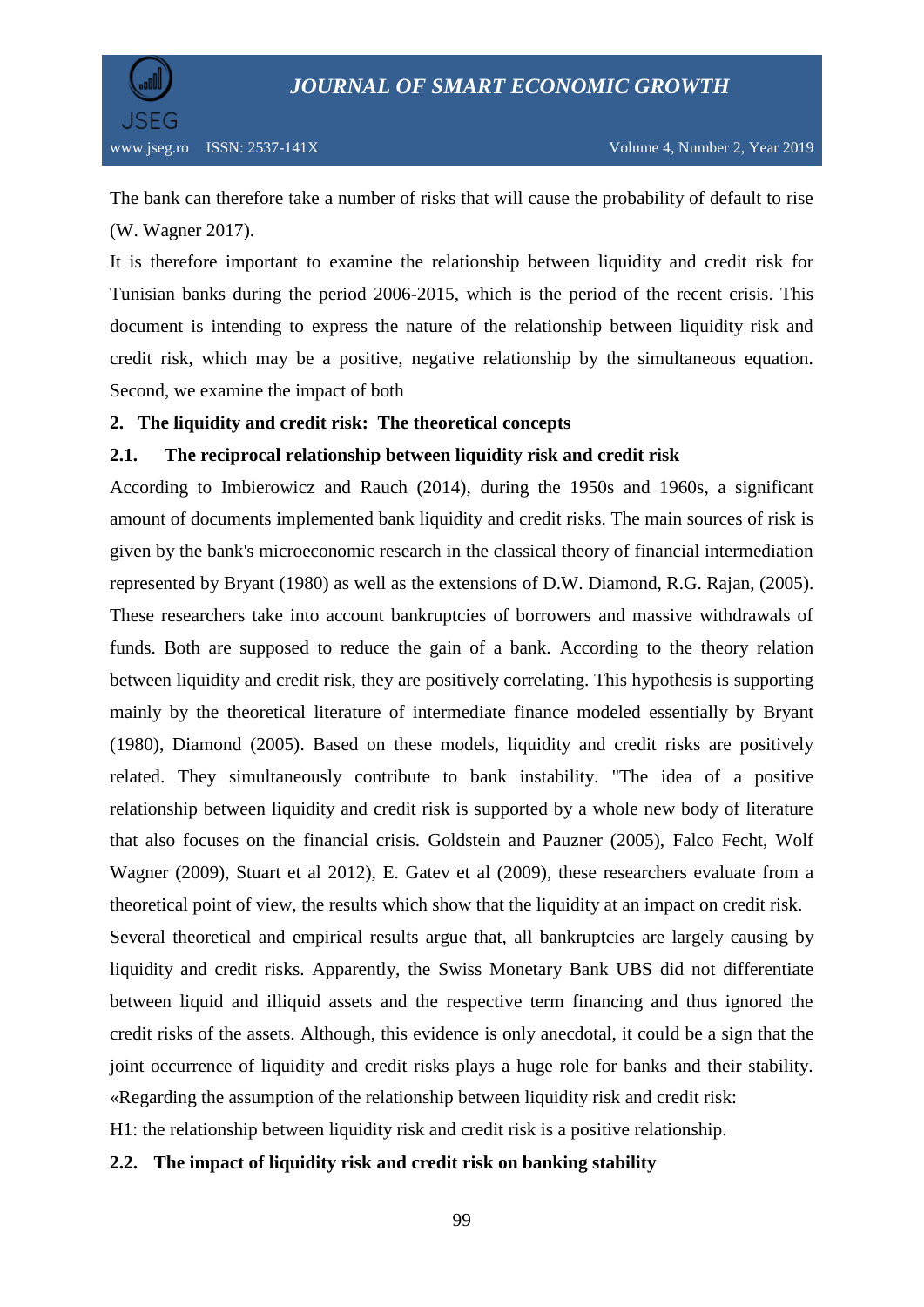



www.jseg.ro ISSN: 2537-141X Volume 4, Number 2, Year 2019

Ameni et al (2017), see that, the empirical literature used by I. Munteanu (2012, and Deyoung and Torna (2013), argue that banking activities through excessive investment as well as weak equity and macroeconomic mismanagement credit risk is fundamental and important in the stability of banks, and they do not know the role of liquidity risk in bank stabilization.Mr. Brunnermeier et al (2009) explain that, the increase in capital funds can generate liquidity risks, but also the solvency of banks, and show that banks should have a deposit of liquid assets to cope with liquidity risks. The interaction between credit and liquidity risks and the influence on the stability of banks AN Berger et al (2013) empirically show that the Bank crisis. The year 2007 was preceded by a substantial liquidity creation of US banks. Vazquez and Federico (2015) analyze the relationship between the liquidity structure and the advantage effect of banks and the impact on their stability during the financial crisis. They showed that banks with a weak liquidity structure (high level of liquidity risk) and a strong leverage effect before the crisis were the most exposed to the risk of bankruptcy ". In addition, point out that, in the context of a debt renewal issued by companies, the deterioration of the state of liquidity on the market entails an interaction between the two liquidity and credit risks and the impact takes the form of an increase in the liquidity and credit risk premium at the same time. This interaction between liquidity and credit risks is reflecting in the instability and failure of businesses and banks.

Dongheon Shin, Baeho Kim (2015), explore the impacts of credit and liquidity risks on the probability of borrower default on Nigerian banks. The study used the Pearson correlation, also indicates that there is an impact of liquidity and credit risks on the bank default probability. The role of the bank as a liquidity provider is very important in times of crisis, which leads to instability of the banks. Banks that failed during the recent financial crisis suffer from liquidity shortages just before the real default. The study shows that banks that have failed or nearly failed are those that have attracted deposits by offering high interest rates. Indirectly, the results indicate that the combined presence of liquidity and credit risks could push banks to default. Imbierowicz, (2014) show that the combined presence of liquidity and credit risks threatens the stability of many banks. Therefore, these two categories of risk play an important role for the banks as well as their stability. There are internal and external factors considered as explanatory variables. These variables are measuring using the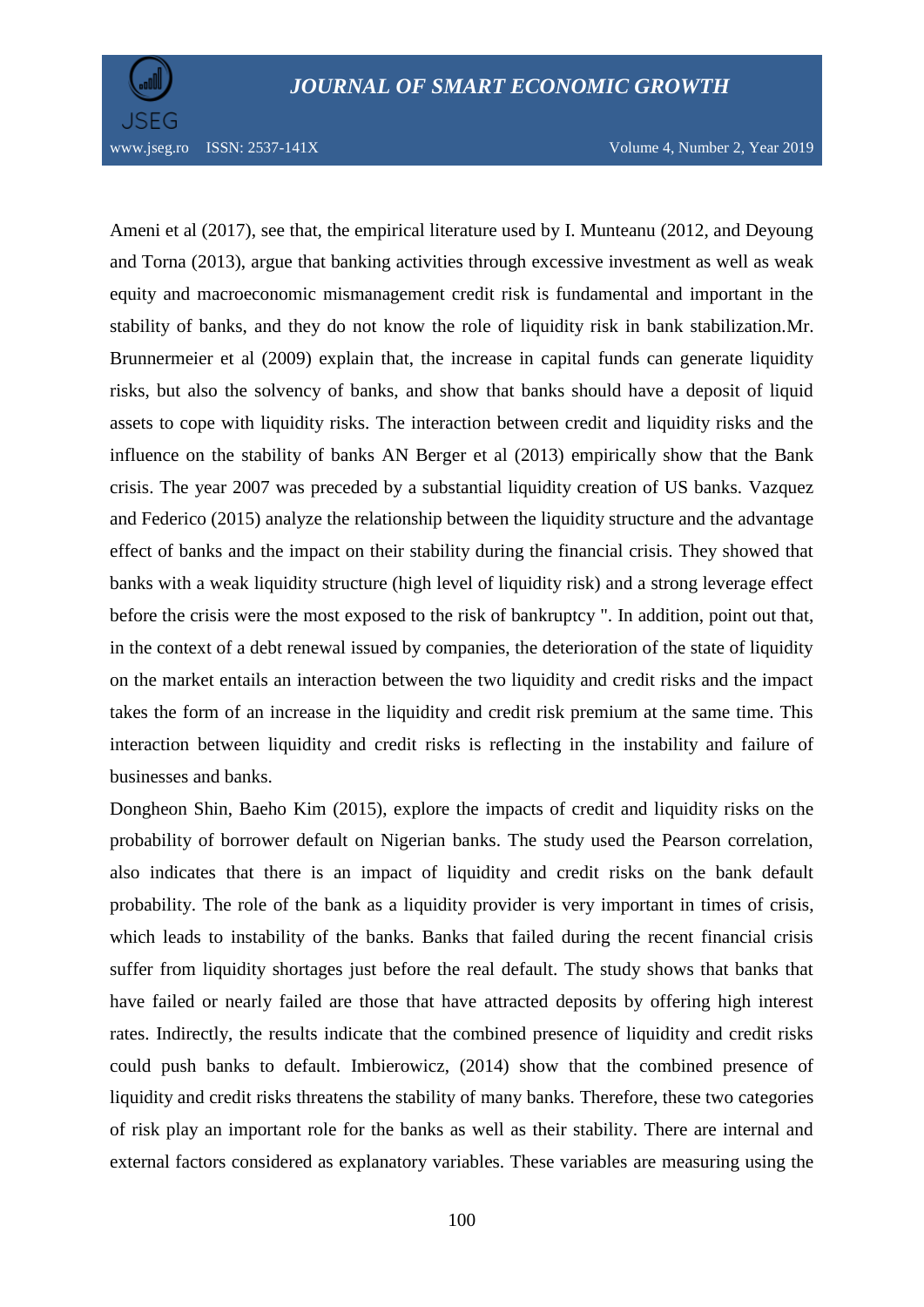

www.jseg.ro ISSN: 2537-141X Volume 4, Number 2, Year 2019

Z-score, which is considering a measure of bank stability that assesses the degree of insolvency. According to Dongheon Shin, Baeho Kim (2015), banks with an explicit or implicit state guarantee an increase in risk taking. These results imply that banks are increasing their credit and liquidity risks together. The rise in liquidity risk and credit risk decreases bank stability during periods of crises. The literature supports this idea is the work of Imbierowicz, (2014); H. Nikomaram, M. Taghavi, S.K. Diman (2013). These empirical results argue that control variables consider the effects of asset return (ROA) and banking stability. The ROA has a positive but also significant effect on bank stability at a 1% level. In addition, the liquid banks are more solvent. This result is close to that recorded by Srairi (2013), which finds a negative effect of ROA on bank stability. However, size has a negative and significant effect on bank stability at a level of 1%. Alfred L. Norman, David W. Shiner. (1994), Andrea Buraschi, Davide Menini (2002), Angelo Baglioni and Andrea Monticini (2010) conclude that the size of the Bank decreases bank stability. Large banks are likely to increase asset risk. Based on the theoretical studies our second and third hypothesis stating that:

H2: Separately, liquidity risk contributes more than credit risk to bank stability.

H3: in combination, liquidity risk contributes more than credit risk to bank stability.

#### **3. Presentation of econometric models and data**

#### **3.1. Econometric modeling**

#### *Modeling the relationship between liquidity risk and credit* **risk**

We used the simultaneous equation model of Imbierowicz and Rauch 2014. This model expresses the credit risk based on liquidity and credit risk liquidity to be the nature of the credit risk. The relation between these two risks by the generalized method of moments (GMM).

To examine the reciprocal relationship between the two so-called risks we used the approach of Love and Zicchino (2006). The simultaneous equation is as follows:

(1) 
$$
CR_{i,t} = C + \beta_1 LR_{i,t} + \sum_{j=1}^{J} \beta_j Banks_{i,t}^j + \sum_{l=1}^{L} \beta_l Macro_t^l + \varepsilon_{i,t}
$$
 (1)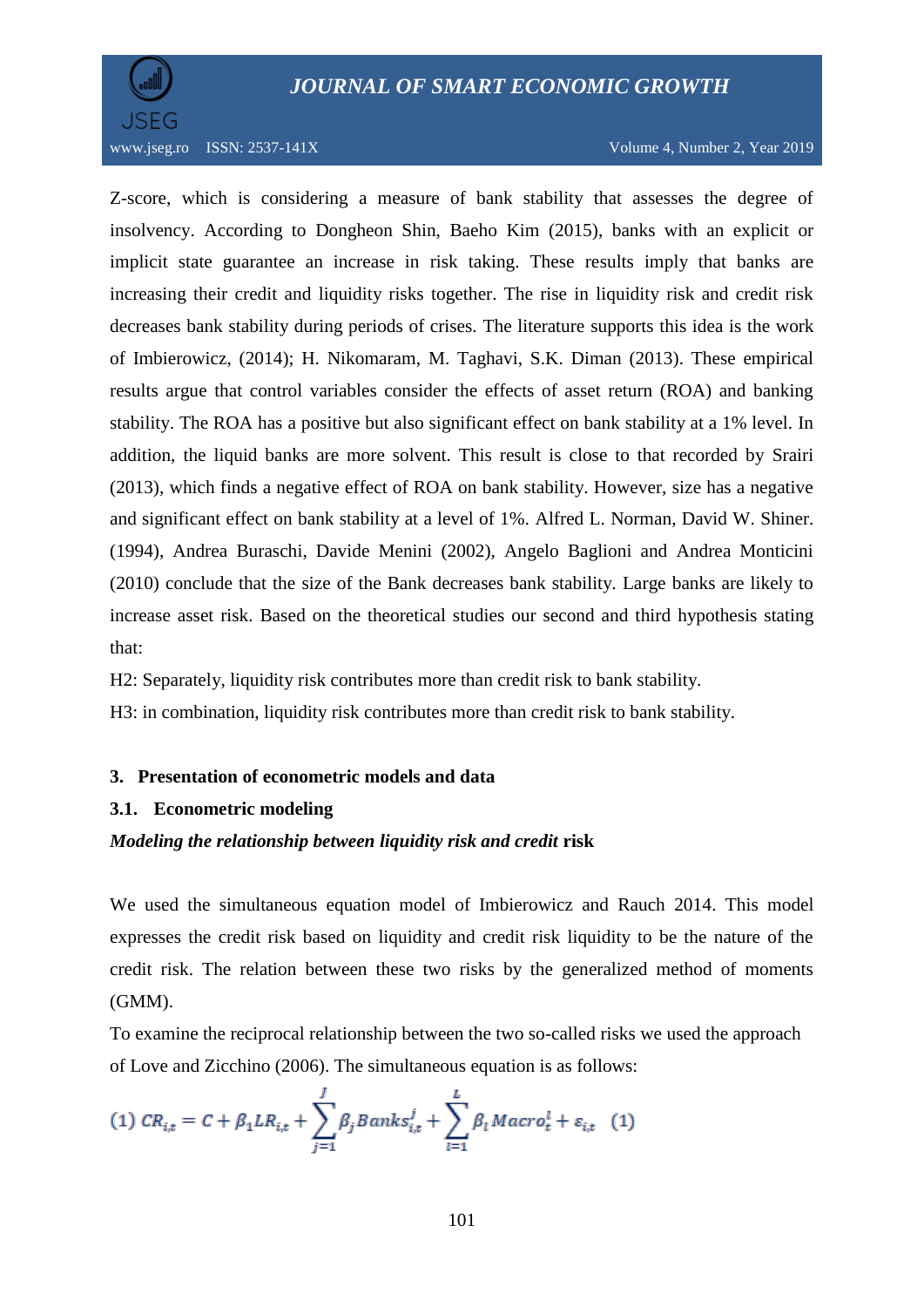

www.jseg.ro ISSN: 2537-141X Volume 4, Number 2, Year 2019

(2) 
$$
LR_{i,t} = C + \beta_1 CR_{i,t} + \sum_{p=1}^{p} \beta_p Banks_{i,t}^p + \sum_{q=1}^{Q} \beta_q Macro_t^q + \varepsilon_{i,t}
$$
 (2)

With  $i = 1, 2, 3, \dots$ , N is the banking individuals and  $t = 1, 2, 3, \dots$ , T is the time period.  $[RC]$  (i, t) and  $[RL]$  (i, t) are respectively the credit risk and the liquidity risk of the bank i at the date t.

 $[\text{Bank}]$  (i, t) ^ j and  $[\text{Bank}]$  (i, t) ^ p, are the control variables or the internal variables,  $[Macco]$   $_t \wedge 1$  and  $[Macco]$   $_t \wedge q$ , represent the external variables.

## *Z-score modeling*

## **Separate Z-score modeling**

Our study consists in examining secondly the effect of the two separate risks on the stability of the Tunisian banks, which admits the following formulation by the method (GMM): The empirical specification of this model is that proposed by Imbierowicz and Rauch (2014), that they express the two models as follows:

(1)  $Z-score_{i,t} = \beta_0 + \beta_1 LR_{i,t} + \beta_2 Size_{i,t} + \beta_3 CAR_{i,t} + \beta_4 ROA_{i,t} + \beta_5 ROE_{i,t} +$  $\beta_6 TCP + \beta_7 Infl_t + \beta_8 GDP_t + \varepsilon_{i,t}$  (3)

(2)  $Z-score_{i,t} = \beta_0 + \beta_1 RC_{i,t} + \beta_2 Size_{i,t} + \beta_3 CAR_{i,t} + \beta_4 ROA_{i,t} + \beta_5 ROE_{i,t}$  $\beta_6 TCP + \beta_7 Infl_t + \beta_8 GDP_t + \varepsilon_{i,t}$  (4)

The Z-score function is expressed separately according to liquidity risk (RL) and credit risk (CR) and simultaneously by other control variables TB, CAR, ROA, ROE, TCP) and finally by external variables ( the inflation rate, and the real GDP growth rate).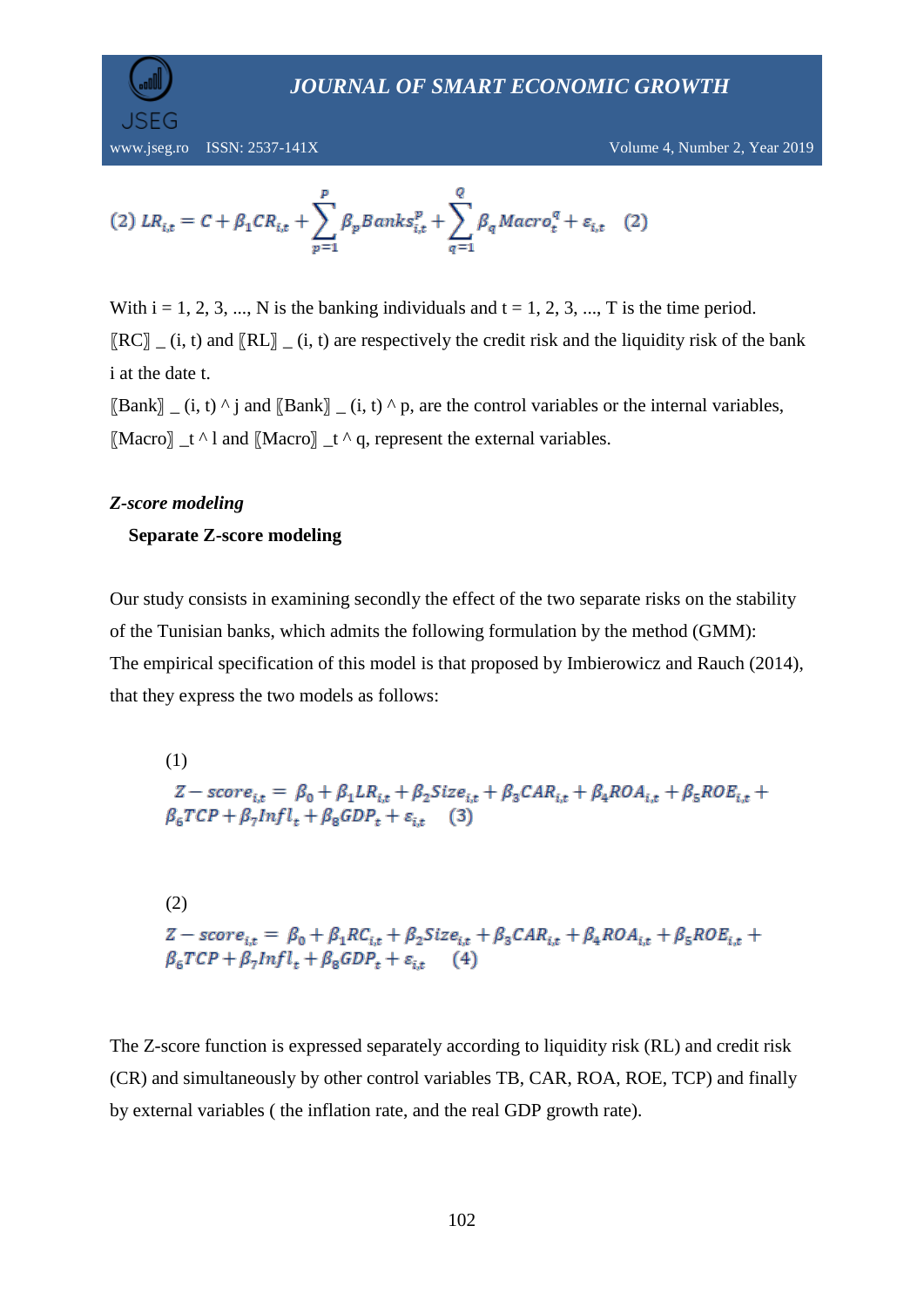

#### **Associated Z-score modeling**

Finally, our study examines the effect of the two associated risks on the stability of Tunisian banks. The empirical specification of this model is that proposed by Imbierowicz and Rauch (2014), that they express the model by the method (GMM) as follows:

$$
Z-score_{i,t} = \beta_0 + \beta_1 LR_{i,t} + \beta_2 CR + \beta_3 Size_{i,t} + \beta_4 CAR_{i,t} + \beta_5 ROA_{i,t} + \beta_6 ROE_{i,t} + \beta_7 TCP + \beta_8 Infl_t + \beta_9 GDP_t + \varepsilon_{i,t} (5)
$$

The Z-score function is expressed simultaneously as a function of liquidity risk (LR) and credit risk (CR) and the other control variables TB, CAR, ROA, ROE, TCP) and finally by external variables (the rate inflation rate, and real GDP growth rate).

1.1. Source data and descriptive statistics

The objective of this study is to determine the impact of liquidity and credit risks on the stability of Tunisian banks. To do this, we selected a sample of eight commercial banks over a 10-year period from 2006 to 2015 based on Panel data. We choose this period since it includes the period of the financial crisis, political changes, etc.

Imbierowicz and Rauch (2014) show that the combined presence of liquidity and credit risks threatens the stability of many banks. Therefore, these two categories of risk play an important role for banks, as well as their stabilities. There are internal and external factors considered as explanatory variables. These variables are measuring using the Z-score, which is considering a measure of bank stability that measures the degree of insolvency. This ratio can be explaining as follows:

$$
Z-score = \frac{(U+K)}{\sigma} \qquad (6)
$$

With: U: average performance of the bank's assets (ROA). K: the capital ratio. σ: The standard deviation of ROA that is defined, as an indicator of the volatility of returns. When Zscore increases, the probability of bankruptcy of banks decreases. Table 1 presents the different variables and their measures: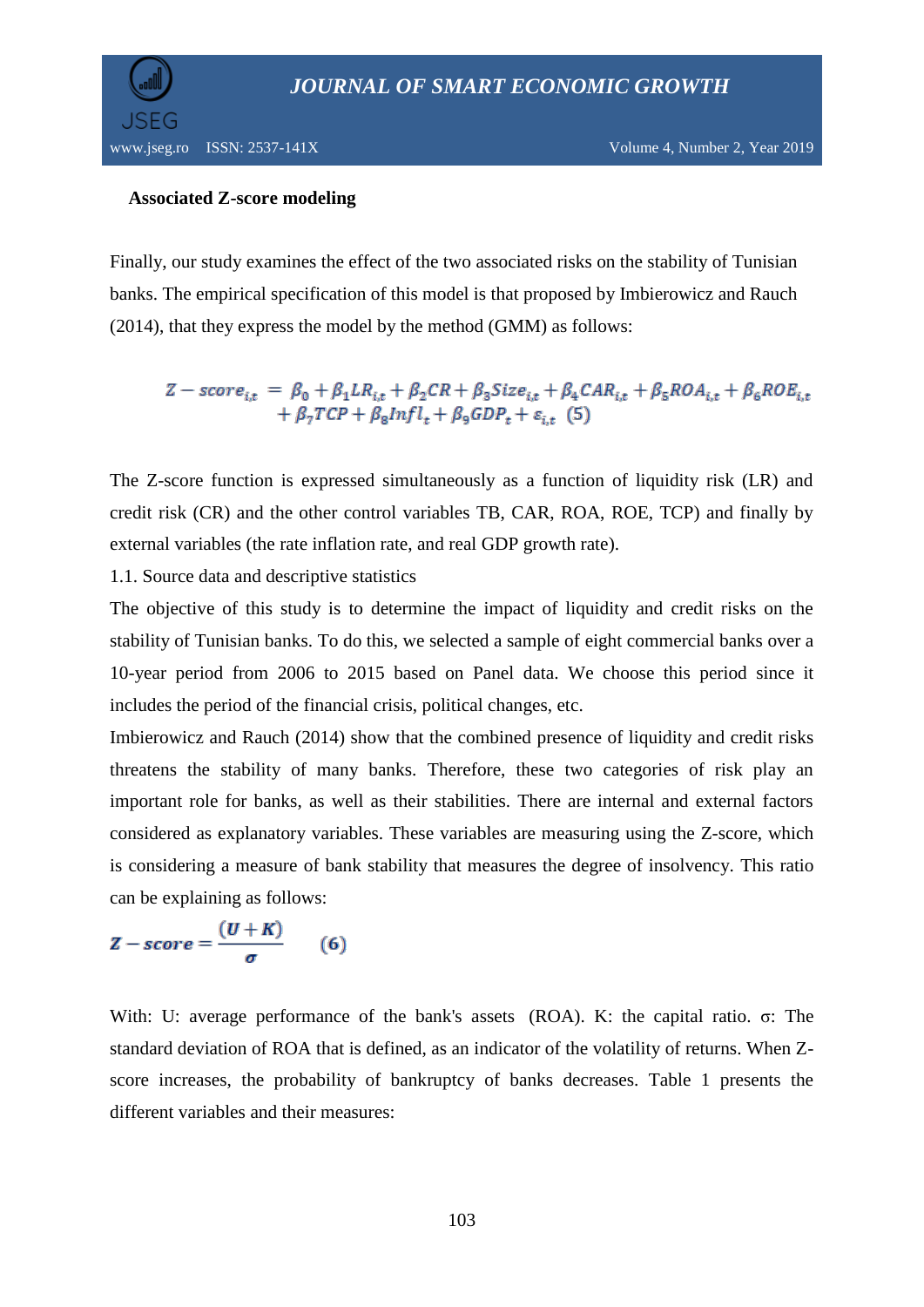

www.jseg.ro ISSN: 2537-141X Volume 4, Number 2, Year 2019

#### **Table 1**

| <b>Variables and their measures</b>         |                                     |  |  |  |  |
|---------------------------------------------|-------------------------------------|--|--|--|--|
| <b>Independent variables</b>                | <b>Measures</b>                     |  |  |  |  |
| <b>Control variables</b>                    |                                     |  |  |  |  |
| Crédit Risk                                 | Impaired loans                      |  |  |  |  |
|                                             | Gross loans                         |  |  |  |  |
| CAR ; la banque est en bonne santé si CAR > | Capital                             |  |  |  |  |
| 0 et le plus élevée possible                | Assets                              |  |  |  |  |
| <b>ROA</b> : Return on Assets               | Net Income                          |  |  |  |  |
|                                             | <b>Total Assets</b>                 |  |  |  |  |
| <b>ROE</b> : Return on Equity               | Net Income                          |  |  |  |  |
|                                             | Total Equity                        |  |  |  |  |
| <b>Banks Size</b>                           | Logarithm of total Assets           |  |  |  |  |
| LR                                          | Liquid assets                       |  |  |  |  |
|                                             | <b>Total Assets</b>                 |  |  |  |  |
| <b>TCP</b>                                  | Loans $_t$ – Loans $_{t-1}$         |  |  |  |  |
|                                             | Loans $_{t-1}$                      |  |  |  |  |
| <b>External variables</b>                   |                                     |  |  |  |  |
| Inflation rate                              | <b>Consumer Price Index</b>         |  |  |  |  |
| <b>GDP</b>                                  | <b>GDP Relative real Growth GDP</b> |  |  |  |  |

From Table 2, we find that the distribution of our studied variables is significantly different from a normal distribution, since most of the Skewness coefficients are non-zero and the Kurtosis indicator is much larger than 3. This confirms that, the distribution is asymmetric with the exception of the variable, inflation rate, which is less than 3, which indicates that the majority of the variables have an asymmetric distribution and a spread to the right.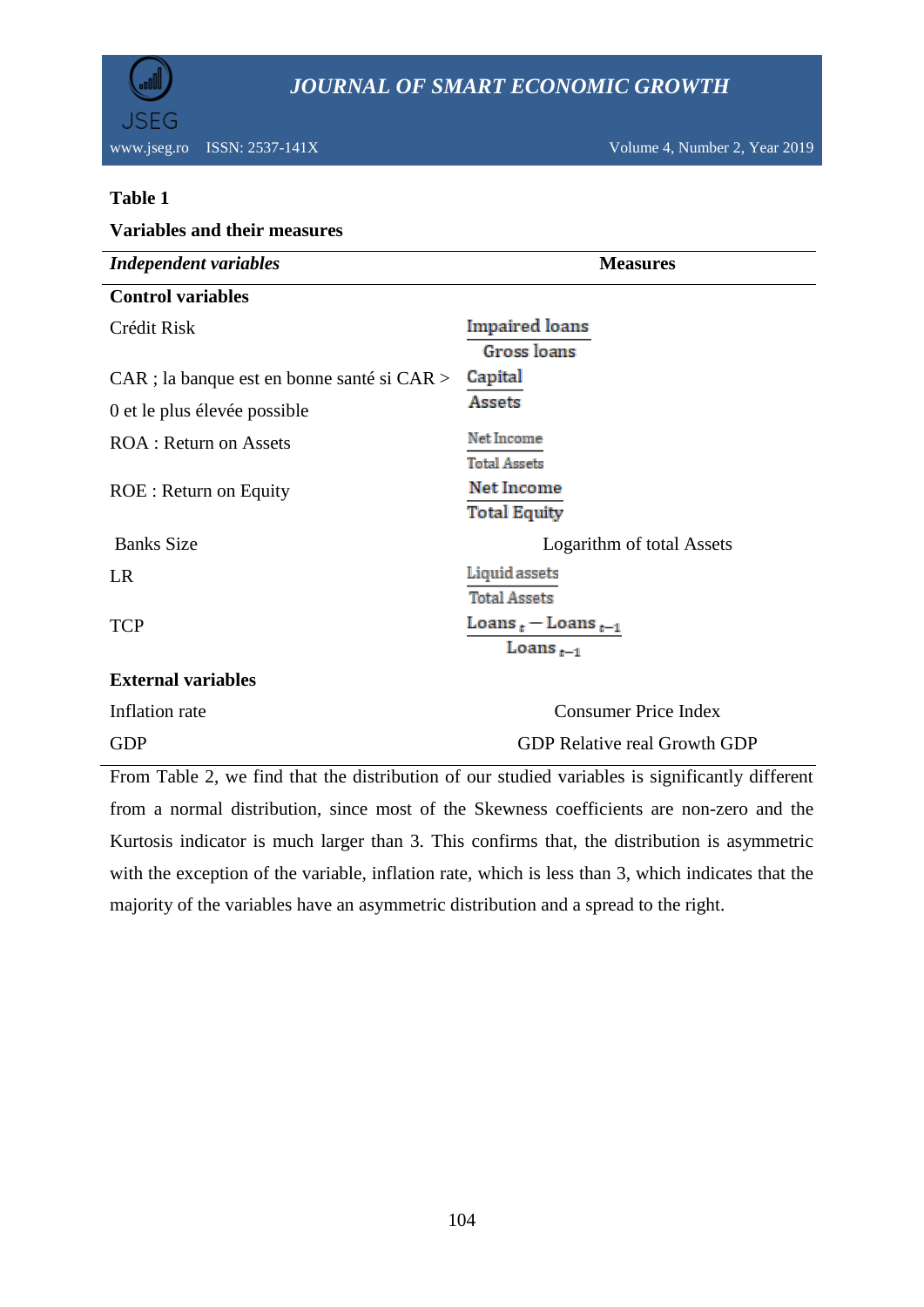

## Tableau 2

Descriptive statistics for variables.

|              | Number of Mean   |                |                            | Standard Skewness Kurtosis                      |                | $J - B$           | Probabilit |
|--------------|------------------|----------------|----------------------------|-------------------------------------------------|----------------|-------------------|------------|
|              | observation      |                | Deviatio                   |                                                 |                |                   | $y J-B$    |
|              | $\boldsymbol{S}$ |                | $\boldsymbol{n}$           |                                                 |                |                   |            |
| <b>ZSCOR</b> | 80               | $1.87E + 1$    | $1.65E+1$                  | 8.66100                                         |                | 76.01299 18300.58 | 0.000000   |
| $E_{\rm}$    |                  | $\overline{4}$ | 5                          | $\overline{4}$                                  |                |                   |            |
| <b>TNF</b>   | 80               | 0.045040       |                            | 0.00919 0.075492 1.956755 3.70385 0.156935      |                |                   |            |
|              |                  |                | 5                          |                                                 |                | 3                 |            |
| <b>TCPIB</b> | 80               | 0.030600       |                            | $0.021537 -$                                    |                | 3.592191 10.83149 | 0.004446   |
|              |                  |                |                            | 0.851287                                        |                |                   |            |
| <b>LGR</b>   | 80               | 0.094076       | 0.20929                    | 2.680994 19.45545 985.961                       |                |                   | 0.000000   |
|              |                  |                | $\overline{2}$             |                                                 |                | 6                 |            |
| <b>SIZE</b>  | 80               | 15.0042        |                            | $1.116885 -$                                    |                | 5.831693 76.0260  | 0.000000   |
|              |                  | 5              |                            | 1.922846                                        |                | 9                 |            |
| <b>ROE</b>   | 80               |                | 0.10592 0.27030            | $\Delta \sim 10^{11}$ and $\Delta \sim 10^{11}$ |                | 32.98196 3130.457 | 0.000000   |
|              |                  | $\Omega$       | 2                          | 3.170940                                        |                |                   |            |
| <b>ROA</b>   | 80               |                | 0.121825 1.152842 0.027530 |                                                 |                | 20.2973 997.334   | 0.000000   |
|              |                  |                |                            |                                                 | $\overline{2}$ | 8                 |            |
| LR           | 80               |                |                            | 0.05111 0.089959 6.42392 47.9406 7282.419       |                |                   | 0.000000   |
|              |                  | $\overline{3}$ |                            | $\overline{0}$                                  | $\mathbf{1}$   |                   |            |
| CR           | 80               |                |                            | 0.111362 0.511912 5.84387 36.3214 4156.41       |                |                   | 0.000000   |
|              |                  |                |                            | $\mathbf{1}$                                    | 8              | 6                 |            |
| CAR          | 80               |                |                            | 0.028669 0.014633 2.148400 9.666378 209.6769    |                |                   | 0.000000   |

Source : Output EVIEWS 10.

J.B: denotes the test of normality of Jarque-Bera.

TCPIB: GDP growth rate

LGR: loan growth rate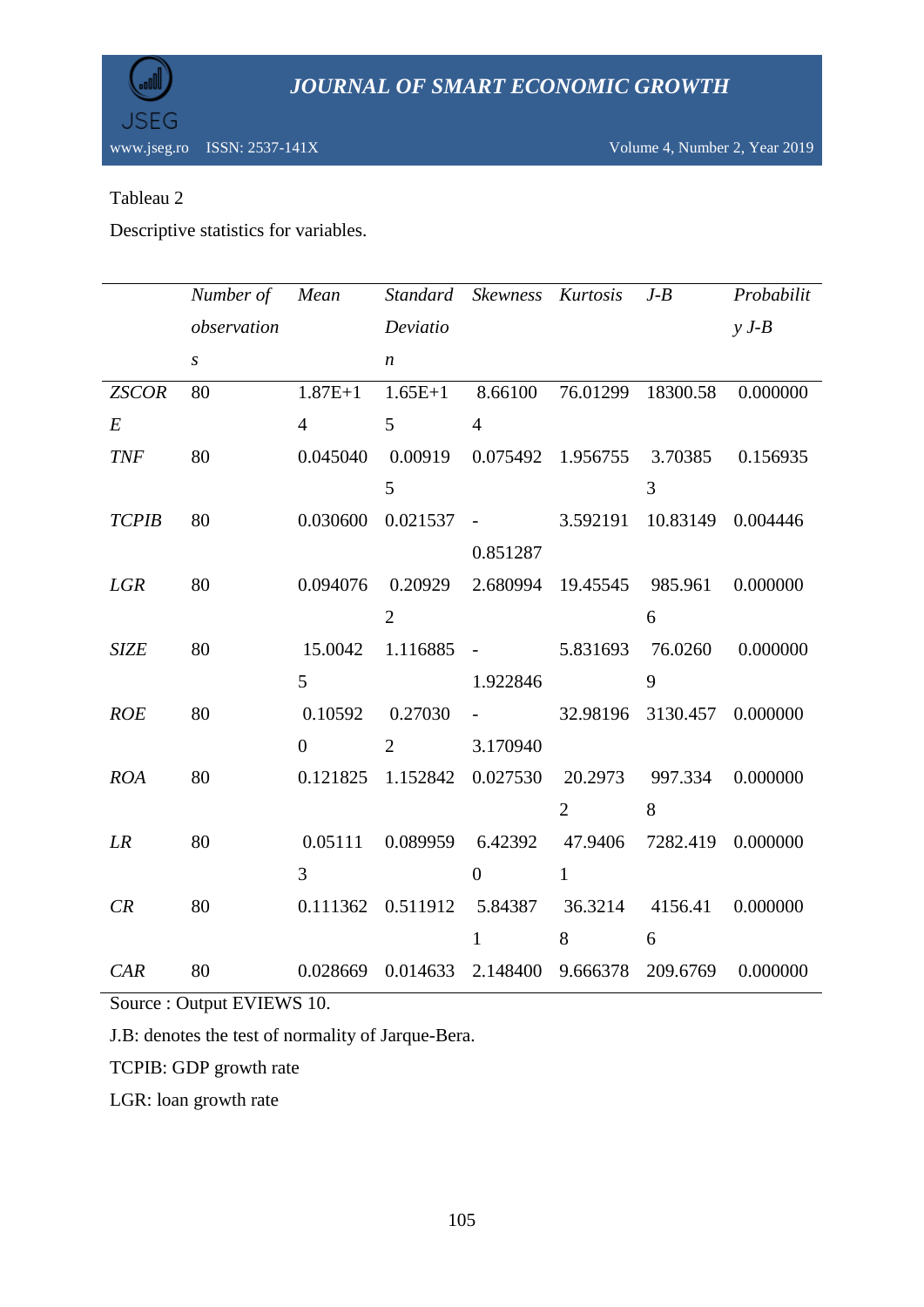

Through the correlation matrix, we can verify the existence or not of a problem of multicollinearity. According to the table 3, we note that the Z-score function comes from a positive relationship with the liquidity risk. Capital adequacy ratio, GDP growth rate, bank size, and loan growth rate are negatively correlated with credit risk. The coefficient of correlation between these two risks is 0.1058, which encourages a growing relationship between risks. All correlation coefficients are less than 0.6. It indicates that there is a presumption of absence of multicollinearity problems

## **Table 3**

## **The Correlation Matrix**

|        | Zscore                                                                   | $\ln$ | cr | car | roe | roa | tnf | tcpib | tb | tcp |
|--------|--------------------------------------------------------------------------|-------|----|-----|-----|-----|-----|-------|----|-----|
|        |                                                                          |       |    |     |     |     |     |       |    |     |
|        | $Zscore$   1.0000                                                        |       |    |     |     |     |     |       |    |     |
|        | $\text{Lr}$   0.0235 1.0000                                              |       |    |     |     |     |     |       |    |     |
|        | $Cr$   -0.1628 0.1058 1.0000                                             |       |    |     |     |     |     |       |    |     |
|        | Car   $0.1106$ 0.0266 -0.2101 1.0000                                     |       |    |     |     |     |     |       |    |     |
|        | Roe   $-0.0720$ 0.1494 0.0041 0.0433 1.0000                              |       |    |     |     |     |     |       |    |     |
|        | Roa $ -0.0978 -0.0685 -0.0164 -0.0962 -0.0458$ 1.0000                    |       |    |     |     |     |     |       |    |     |
|        | Tnf $\vert$ -0.1437 -0.0288 -0.0306 -0.0748 0.1869 0.0603 1.0000         |       |    |     |     |     |     |       |    |     |
|        | Tcpib   0.0844 0.1211 0.0093 0.0326 -0.1244 0.0638 -0.1437 1.0000        |       |    |     |     |     |     |       |    |     |
|        | Tb   0.0993 -0.2040 -0.3851 -0.2705 -0.0591 0.0507 0.0620 -0.1089 1.0000 |       |    |     |     |     |     |       |    |     |
|        | Tcp   0.0862 0.1614 -0.0424 0.0187 0.0893 0.0075 -0.1965 0.0270 -0.2507  |       |    |     |     |     |     |       |    |     |
| 1.0000 |                                                                          |       |    |     |     |     |     |       |    |     |

#### **Source : STATA output**

#### **4. Results and discussions**

## **4.1. The relationship between liquidity risk and credit risk**

The estimation of the model (1) and (2) is necessary for expressing the relationship between credit risk and liquidity risk. Table 4 presents the relationship between credit risk as a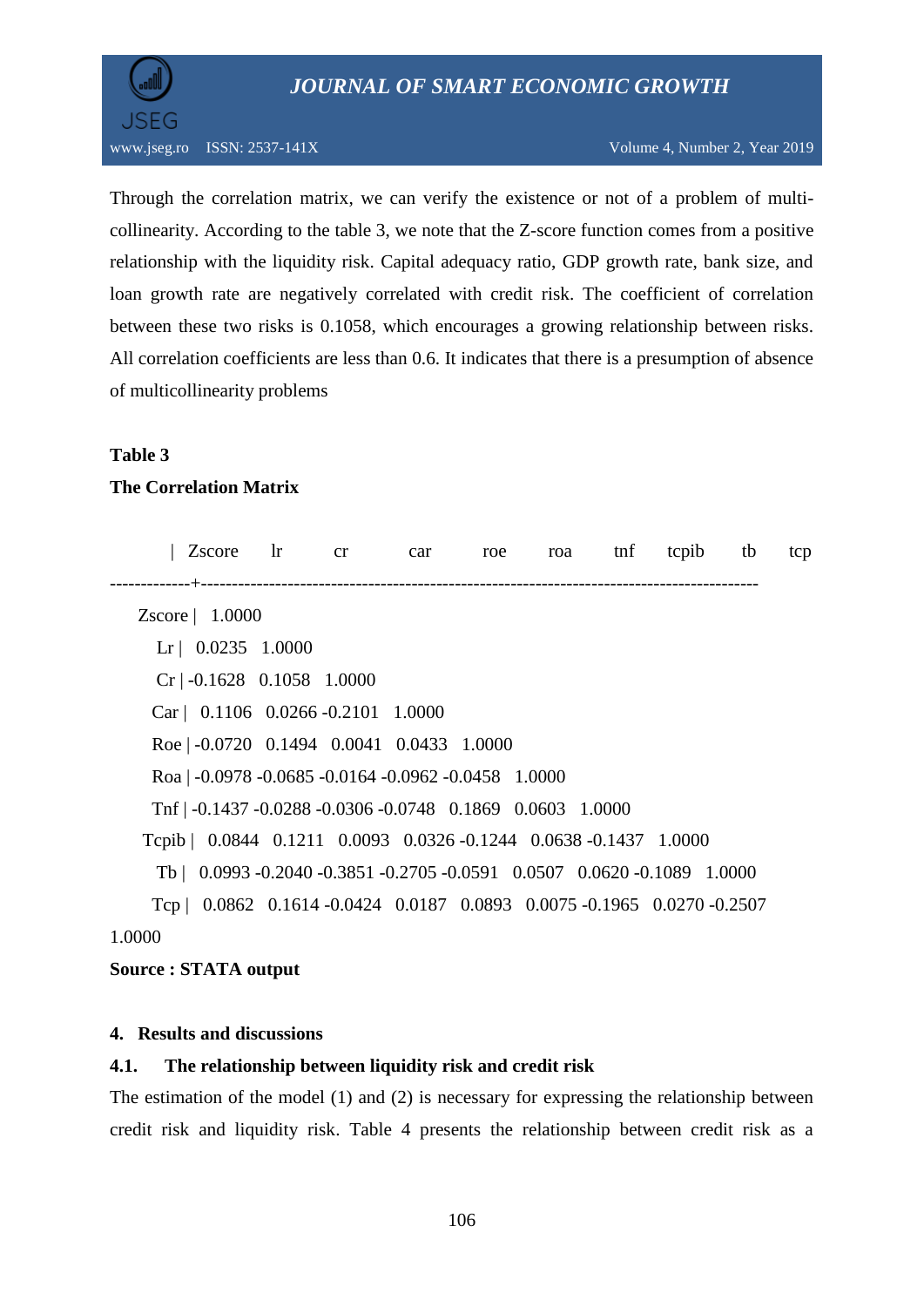

dependent variable and the relationship between credit risk and liquidity risk in the following two tables: liquidity risk as an independent variable**.**

## **Table 4**

## **Estimation of the first model (1)**

|  | $Cr$ Coef. Std. Err. $z \quad P >  z $ [95% Conf. Interval] |  |
|--|-------------------------------------------------------------|--|
|  |                                                             |  |
|  | Lr   .882827 1.551465   0.57   0.569   -2.157989   3.923643 |  |
|  | Car   -10.25606 3.931725 -2.61 0.009 -17.9621 -2.550019     |  |
|  | Roe   -.1483221 .4156547 -0.36 0.721 -.9629903 .6663462     |  |
|  | Roa   -.0000101 .0004798 -0.02 0.983 -.0009505 .0009302     |  |
|  | Tnf   -3.549187 6.137103 -0.58 0.563 -15.57769 8.479314     |  |
|  | Tcpib   -3.080329 3.842076 -0.80 0.423 -10.61066 4.450001   |  |
|  | Tb   -.2170104 .051206 -4.24 0.000 -.3173722 -.1166485      |  |
|  | Tcp   -.530117 .3142745 -1.69 0.092 -1.146084 .0858496      |  |
|  | cons   3.980088 .9057784 4.39 0.000 2.204795 5.755381       |  |

#### **Source: STATA output**

We find a non-significant positive relationship between the two-said risks. The ratio of capital, the size of the bank are variables that had better explain the variability of credit risk,  $P>|z| < 1\%$  (as a confidence level). The positive relationship indicates that an increase in credit risk is associated with an increase in liquidity risk. The impact of the positive relationship on banks amplifies the categories of bankruptcy risk and, consequently, the instability of Tunisian banks.

The results in Table 5 show a positive relationship between liquidity risk and credit risk. All variables are insignificant except return on equity that explains the variability of liquidity risk We can see that the relationship between credit risk and liquidity risk is positive. The positive relationship indicates that an increase in liquidity risk is associated with an increase in credit risk. The impact of the positive relationship on banks amplifies the categories of bankruptcy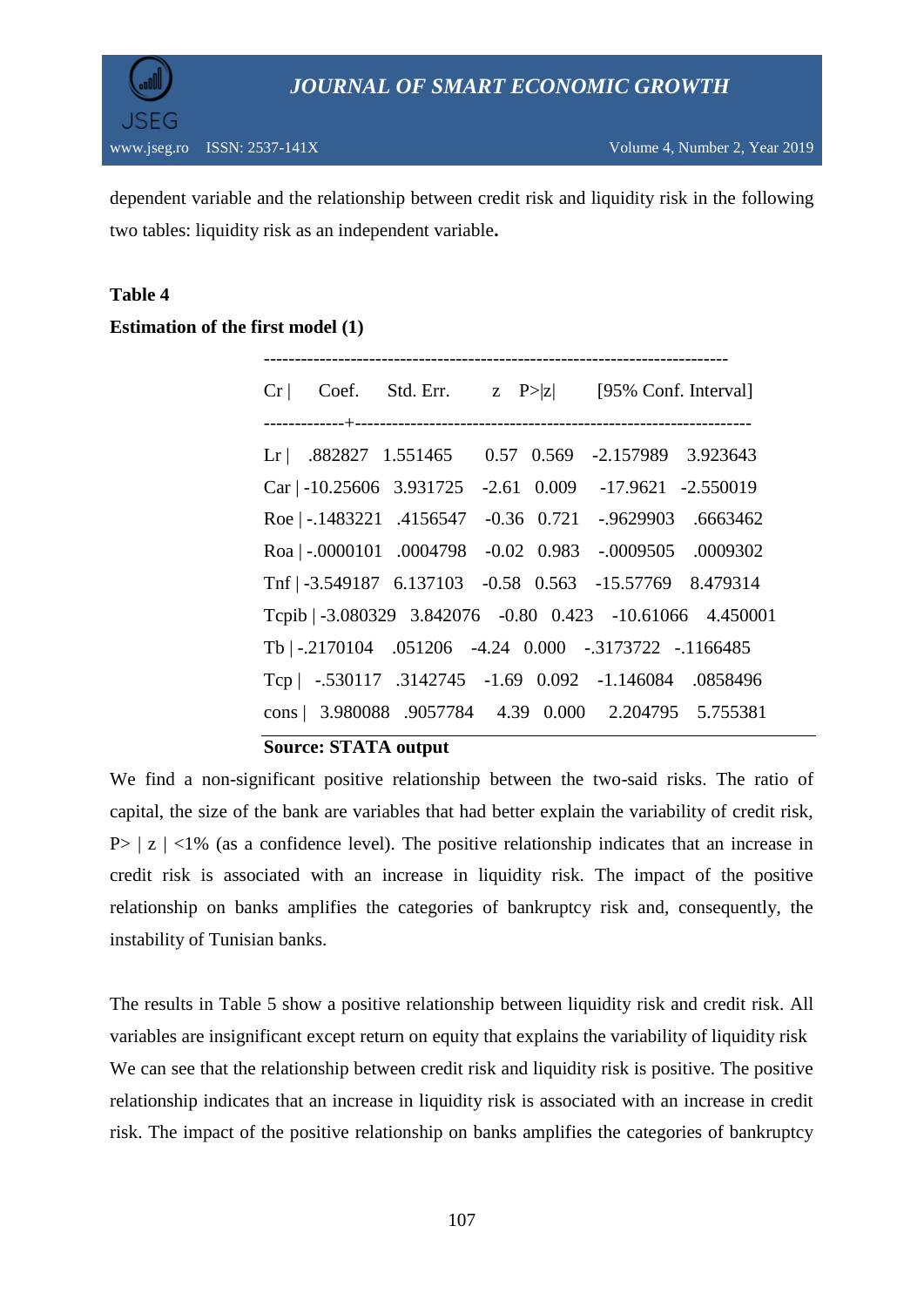

risk and, consequently, the instability of Tunisian banks. Finally, we validate our first assumption that there is a positive relationship between liquidity risk and credit risk.

## **Table 5**

## **Estimation of the second model (2)**

|  |  | Lr   Coef. Std. Err. $z \quad P >  z $ [95% Conf. Interval]  |  |
|--|--|--------------------------------------------------------------|--|
|  |  | Cr   .0052154 .0091655 0.57 0.569 -.0127486 .0231795         |  |
|  |  | Car   .0051133 .3165435 0.02 0.987 -.6153006 .6255272        |  |
|  |  | Roe   .1532639 .0262096 5.85 0.000 .101894 .2046337          |  |
|  |  | Roa   -.0000161 .0000368 -0.44 0.663 -.0000882 .0000561      |  |
|  |  | Tnf   -.4314732 .4700095 -0.92 0.359 -1.352675 .4897285      |  |
|  |  | Tcpib   .4854127 .2909305 1.67 0.095 -.0848005 1.055626      |  |
|  |  | Tb $ -0.039398$ .0043867 -0.90 0.369 -.0125375 .0046579      |  |
|  |  | Tcp   .0149822 .0245764 0.61 0.542 -.0331866 .063151         |  |
|  |  | $\text{cons}$ .0804496 .0780466 1.03 0.303 -.072519 .2334182 |  |

#### **Source: STATA output**

The results in Table 5 show a positive relationship between liquidity risk and credit risk. All variables are insignificant except return on equity, which explains the variability of liquidity risk. We can see that the relationship between credit risk and liquidity risk is positive. The positive relationship indicates that an increase in liquidity risk is associated with an increase in credit risk. The impact of the positive relationship on banks amplifies the categories of bankruptcy risk and, consequently, the instability of Tunisian banks. Finally, we validate our first assumption that there is a positive relationship between liquidity risk and credit risk.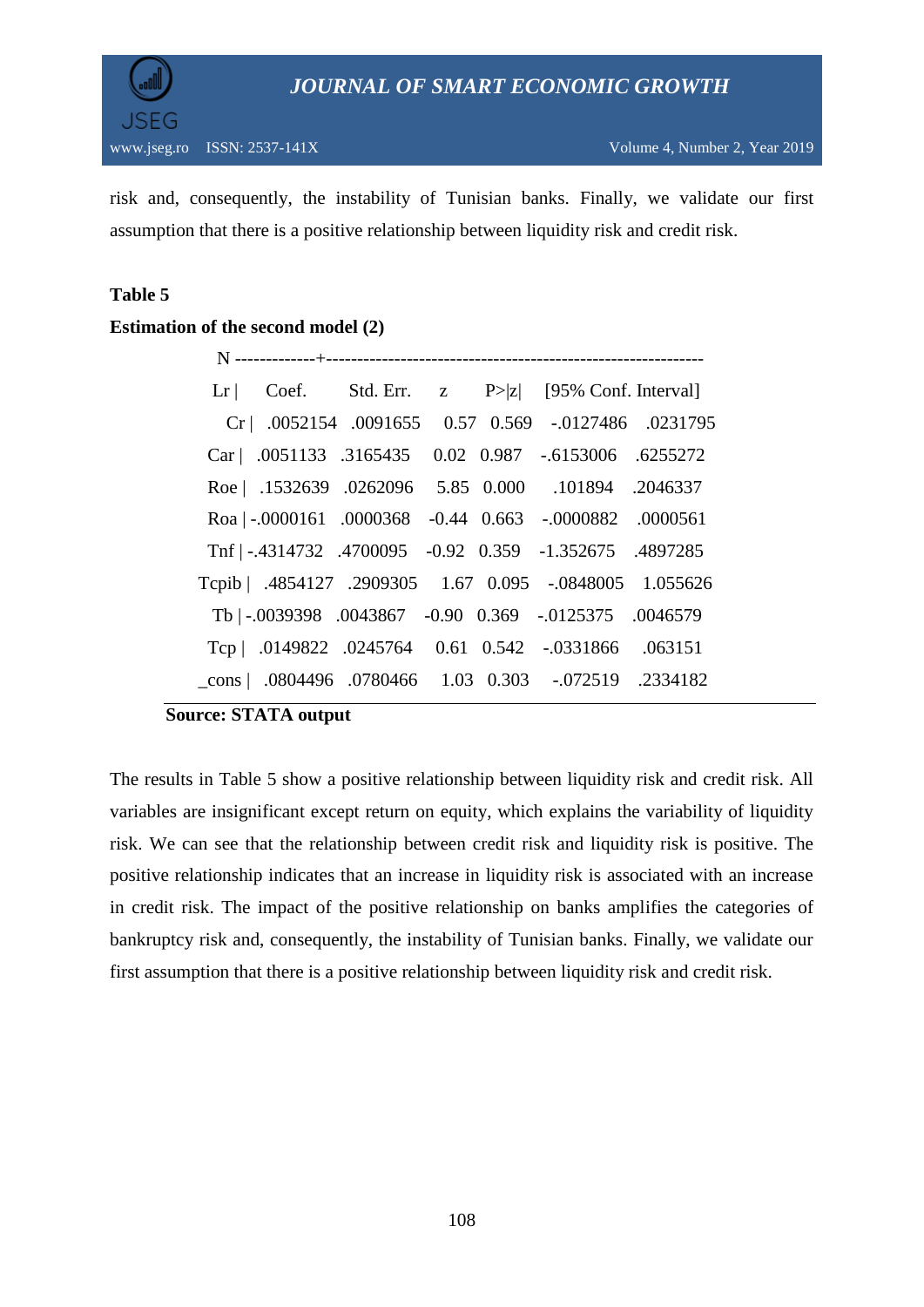

## **4.2. The impact of separate liquidity and credit risks on bank stability**

The estimation of the two models (1) (2) is considering necessary to have the impact of liquidity risk in (1) and the credit risk in (2) on the stability of banks in the following two tables:

## **Table 6**

**Estimation of the first model (1)**

| Zscore   Coef. Std. Err. $z \quad P >  z $ [95% Conf. Interval] |  |  |  |
|-----------------------------------------------------------------|--|--|--|
| Lr   6.738354 49.05911 0.14 0.891 -89.41573 102.8924            |  |  |  |
| Car   -48.55775 244.8637 -0.20 0.843 -528.4817 431.3662         |  |  |  |
| Roe   -4.126175 13.9821 -0.30 0.768 -31.53059 23.27824          |  |  |  |
| Roa   .0055979 .0171308 0.33 0.744 -.0279778 .0391736           |  |  |  |
| Tnf   -96.36462 187.632 -0.51 0.608 -464.1166 271.3873          |  |  |  |
| Tepib   186.6948 148.465 1.26 0.209 -104.2913 477.6809          |  |  |  |
| Tb   .1239032 4.870668 0.03 0.980 -9.42243 9.670237             |  |  |  |
| Tcp   5.371718 9.318411 0.58 0.564 -12.89203 23.63547           |  |  |  |
| $\text{cons}$   10.32413 76.13285 0.14 0.892 -138.8935 159.5418 |  |  |  |
|                                                                 |  |  |  |

**Source: STATA output**

According to this table, we can say that the majority of the variables are not significant:  $P>|z|$  $| > 0.5\%$ , 1% and 10% respectively with a very strong dispersion of the parameters. None of the internal and external banking variables in our sample explains the variability of the Zscore function. (Ameni et al 2017), confirm that the relationship between banking stability and liquidity risk is positive. This reasoning applies even to the Tunisian context, which confirms that the liquid banks are the most stable. Liquidity allows banks to overcome unexpected problems and affects overall banking stability if the bank holds enough cash. As a result, the insufficient liquidity allows these banks to maintain their stability. The idea of nonsignificance of the parameters is the relevance or good liquidity risk management for Tunisian banks.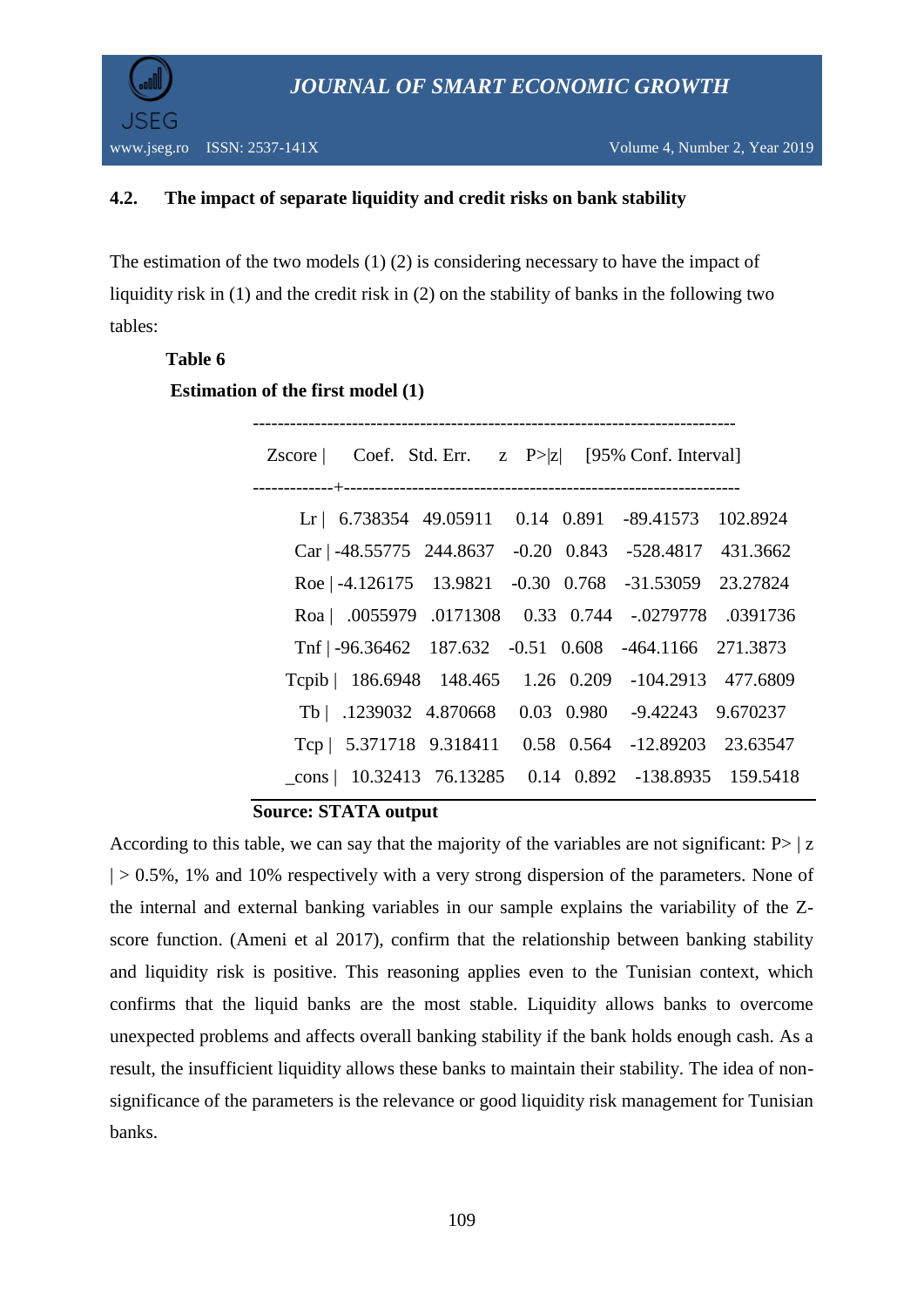

www.jseg.ro ISSN: 2537-141X Volume 4, Number 2, Year 2019

## **Table 7**

#### **Estimation of the second model (2)**

------------------------------------------------------------------------------ Zscore | Coef. Std. Err.  $z \quad P > |z|$  [95% Conf. Interval] -------------+---------------------------------------------------------------- Cr | -8.805306 4.014175 -2.19 0.028 -16.67294 -.9376672 Car | -455.7807 307.8952 -1.48 0.139 -1059.244 147.6829 Roe | -7.297365 11.85045 -0.62 0.538 -30.52382 15.92909 Roa | .0011214 .0171706 0.07 0.948 -.0325323 .0347751 Tnf | -80.02696 186.3398 -0.43 0.668 -445.2462 285.1923 Tcpib | 171.6642 143.5901 1.20 0.232 -109.7672 453.0956 Tb | -5.28268 5.471099 -0.97 0.334 -16.00584 5.440478 Tcp | 2.394713 9.466777 0.25 0.800 -16.15983 20.94926 \_cons | 103.4685 87.53005 1.18 0.237 -68.08728 275.0242

## **Source : STATA output**

According to this table, we can say that the majority of the variables are not significant,  $P>|z|$  $| > 0.5\%$ , 1% and 10%, respectively, and with a very strong dispersion of the parameters. None of the internal and external banking variables in our sample explains the variability of the Z-score function. (Ameni et al, 2017), confirm that the relationship between banking stability and credit risk is negative. This reasoning applies to the Tunisian context. Negative credit risk amplifies the categories of bankruptcy risk and therefore the failure of the financial system as a whole and bank instability.

So, both of these risks are insignificant thanks to the relevance and good management of credit risks. Liquidity risk is the indicator of banking stability. These results lead us to confirm our assumption that, separately, liquidity risk contributes more than credit risk to banks' stability.

## **4.3. The impact of associated liquidity and credit risks on bank stability**

The estimate of this model consists of the liquidity risk impact in and the credit risk in on the stability of the banks in the following table: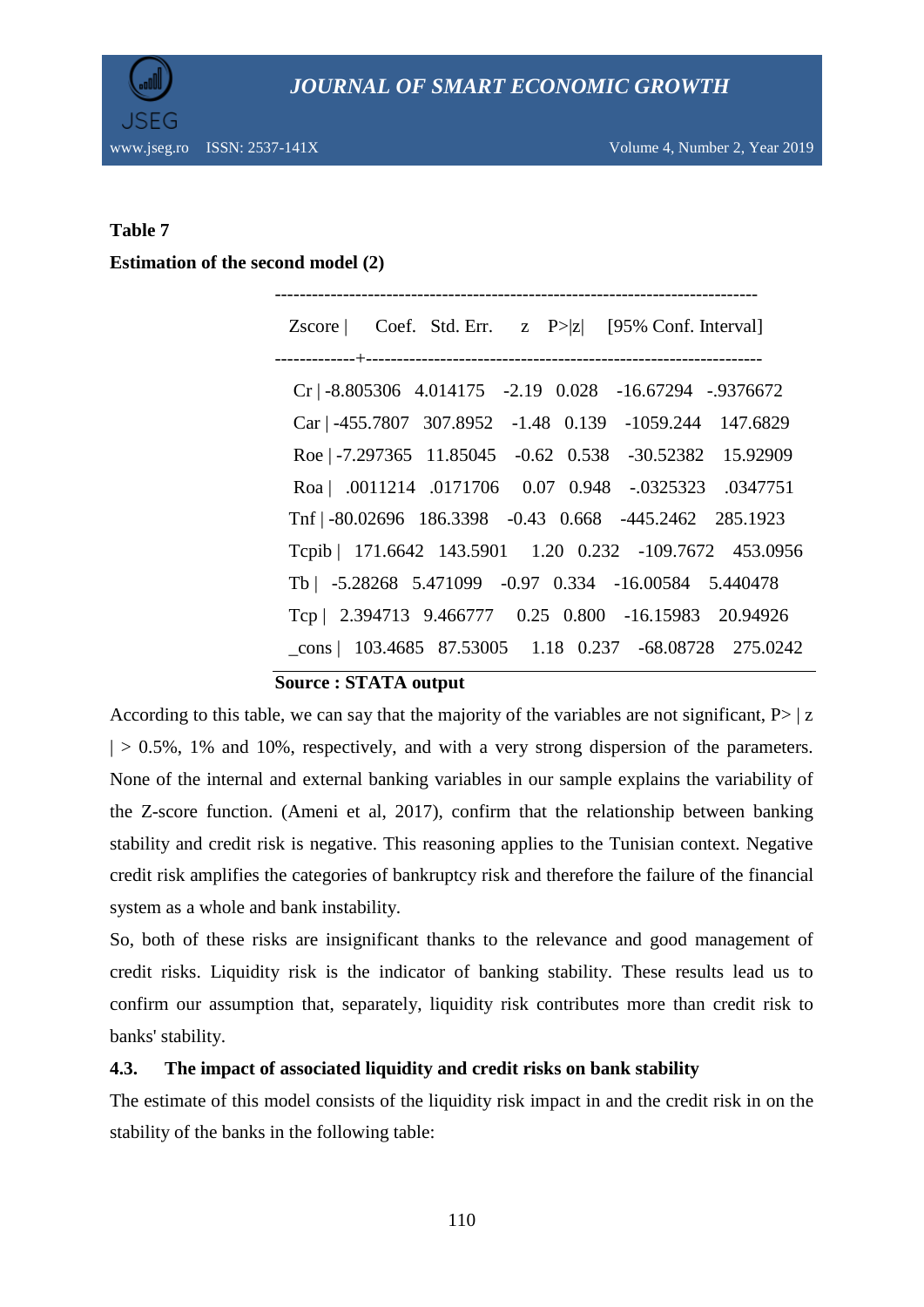

#### **Table 8**

## **Estimate of the Z-score function.**

| Zscore   Coef. Std. Err. $z \quad P >  z $ [95% Conf.    |  |  |
|----------------------------------------------------------|--|--|
| Interval]                                                |  |  |
| Lr   29.94222 53.02641 0.56 0.572 -73.98764              |  |  |
| 133.8721                                                 |  |  |
| $Cr$   -2.777403 4.176816 -0.66 0.506 -10.96381          |  |  |
| 5.409006                                                 |  |  |
| Car   156.4354 181.9702 0.86 0.390 -200.2197             |  |  |
| 513.0904                                                 |  |  |
| Roe   -9.729687 14.22522 -0.68 0.494 -37.61062           |  |  |
| 18.15124                                                 |  |  |
| Roa   -.0129972 .0163452 -0.80 0.427 -.0450333           |  |  |
| .0190389                                                 |  |  |
| Tnf   -155.7047 209.3606 -0.74 0.457 -566.0439           |  |  |
| 254.6345                                                 |  |  |
| Tepib   71.16355 133.9604 0.53 0.595 -191.3939           |  |  |
| 333.721                                                  |  |  |
| Tb   2.039384 2.0403 1.00 0.318 -1.95953 6.038298        |  |  |
| Tcp   8.024736 10.91631 0.74 0.462 -13.37084             |  |  |
| 29.42031                                                 |  |  |
| $\text{cons}$   -15.89148 36.62636 -0.43 0.664 -87.67784 |  |  |
| 55.89487                                                 |  |  |

#### **Source : STATA output**

Most variables are not significant,  $P>|z| > 0.5\%$ , 1% and 10% respectively and with a very strong dispersion of the parameters.

All internal or control banking variables and external variables do not explain the variability of the bank stability function. (Ameni et al, 2017), confirm that, the relationship between banking stability and liquidity risks and is positive and negative regarding credit risk. This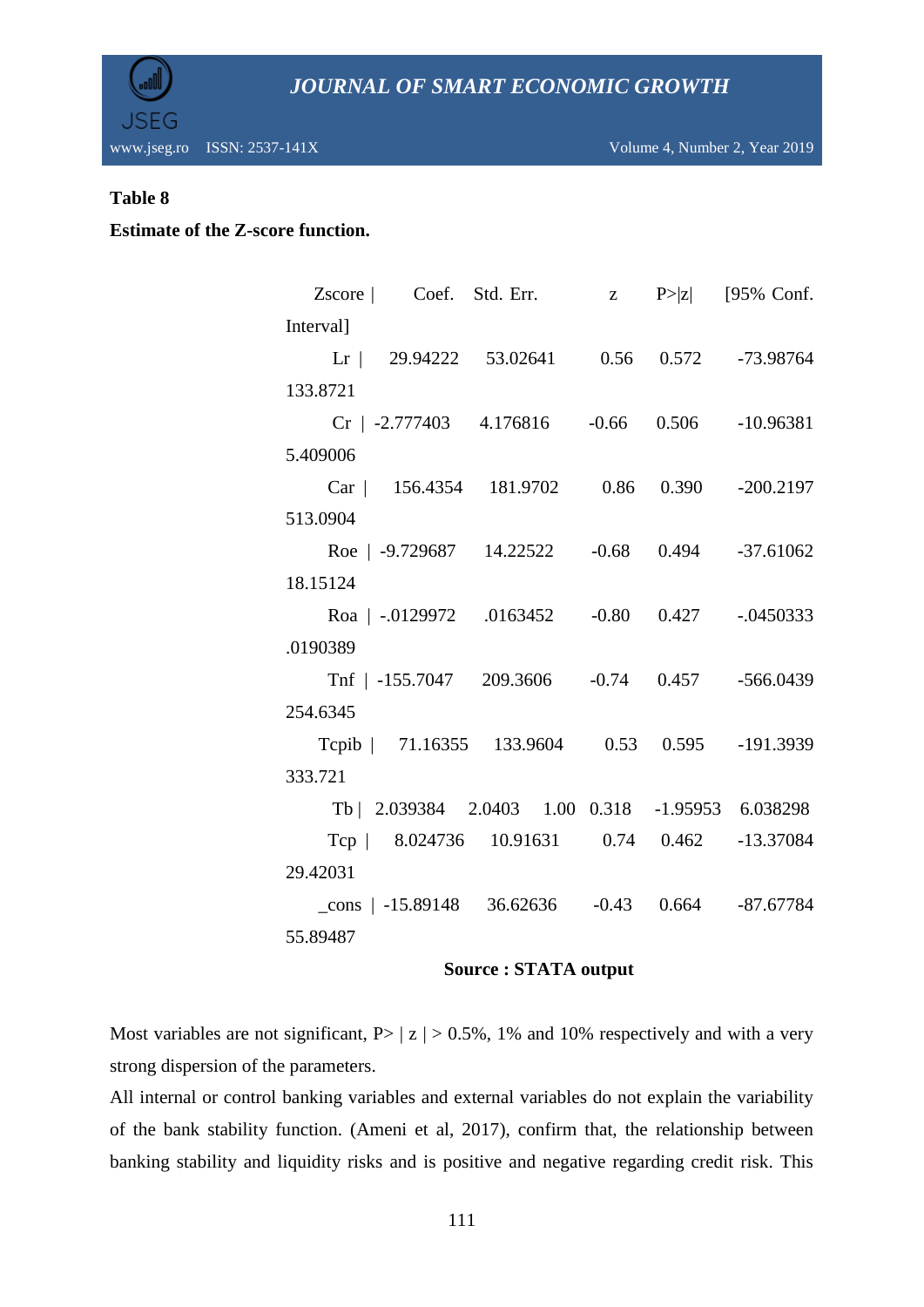

reasoning applies even to the Tunisian context. The negative credit risk amplifies the categories of the risk of bankruptcy (L. Agnello, R.M. Sousa 2012). Our result suggests that as credit risk increases, the stability of banks decreases because higher loan rates are due to higher consumer credit risk demand and, hence, bank instability. On the other hand, liquidity risk has a positive impact on bank stability. This result confirms that the liquid banks are stable. Liquidity allows banks to overcome unexpected problems and affects overall banking stability if the bank holds enough cash. As a result, this insignificant result is dependent on the adequacy or good management of liquidity risk by the banks.

This is logical, because the insufficient liquidity does not allow these banks to maintain their stability. In addition, the positive coefficient of the interaction term variable appears to increase stability.

These results lead us to confirm our assumption that: in addition, liquidity risk contributes more than credit risk to banks' stability.

Banks with a weak liquidity structure (high level of liquidity risk) and strong leverage were most at risk of bankruptcy (Dominici Quint, Oreste Tristani 2017). In addition, in the context of debt renewal issued by companies, the deterioration of the liquidity situation on the market entails an interaction between the two liquidity and credit risks and the impact takes the form of an increase the liquidity and credit risk premium at the same time. This interaction between liquidity and credit risks is reflecting in the instability and failure of companies and banks (Vazquez and Federico 2015).

The Pearson correlation study also indicates that there is an impact of liquidity and credit risks on the bank default probability. The role of the bank as a liquidity provider is very important and generates stability for banks (Ikka Kiema, Esa Jokivuole 2014).

These empirical results argue that control variables consider the effects of asset return (ROA) and banking stability. The ROA has a negative but also insignificant effect on bank stability. In addition, the liquid banks are more solvent (Nikomaram 2013). This result is close to that recorded by Srairi (2013), which finds a negative effect of ROA on bank stability. However, size has a negative and non-significant effect on bank stability. Thus, the size of the Bank increases banking stability. Large banks are likely to reduce asset risk (A. Iqbal 2012).

#### **5. Conclusion**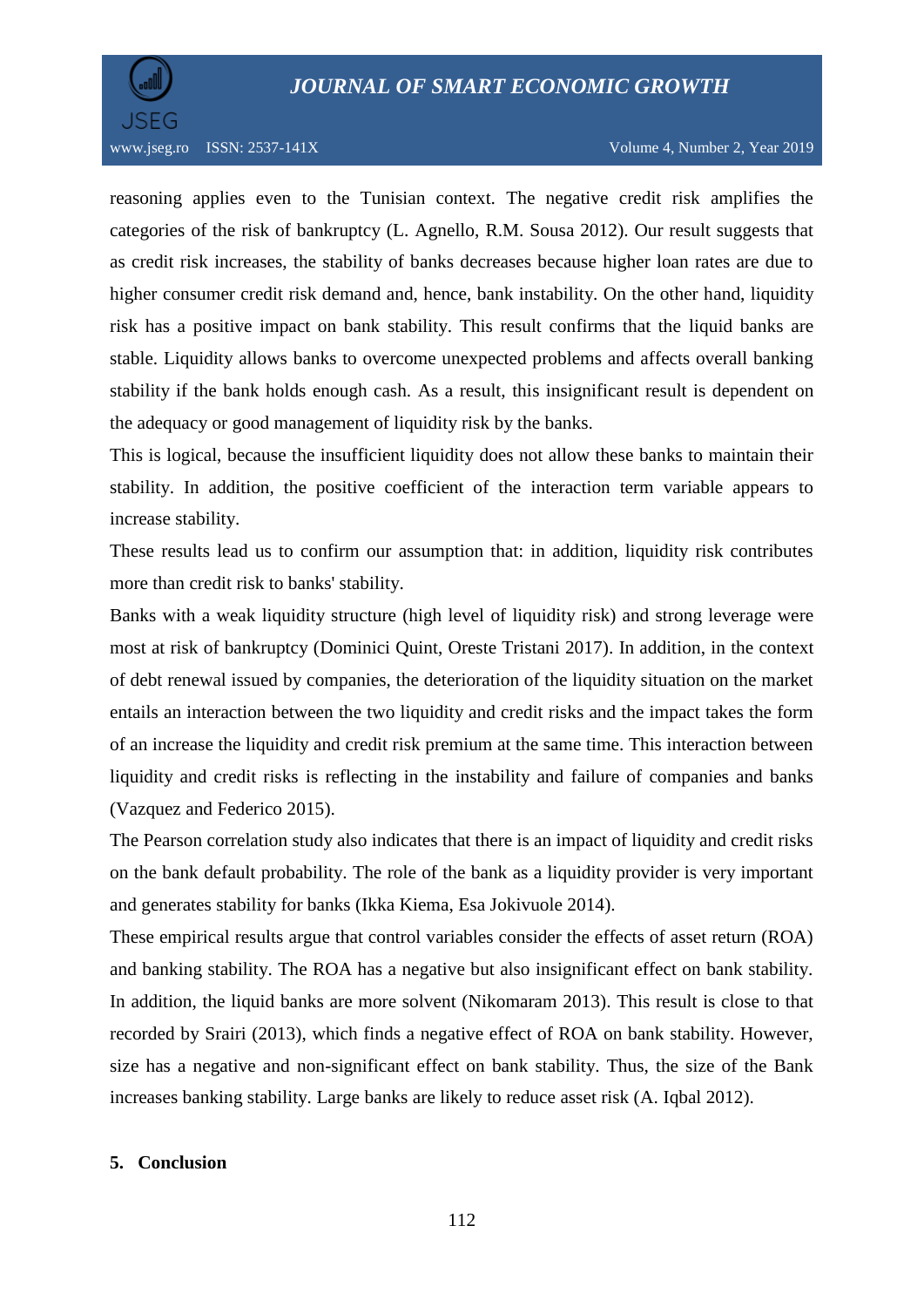

#### www.jseg.ro ISSN: 2537-141X Volume 4, Number 2, Year 2019

Liquidity and credit risks are the two most important factors for bank survival. This work examines the effect of liquidity risk and credit risk on banking stability using a group of panel data from eight banks operating in Tunisia during the period 2006-2015. In addition, we have found that credit risk and liquidity risk do not have an economically significant, contemporaneous reciprocal relationship; furthermore, each risk category has a nonsignificant impact on bank stability. We have also documented that the interaction of the two risk categories has a non-significant impact on bank stability. As a result, the estimation results showed the importance of credit and liquidity risks in understanding Tunisian banking stability. The non-significance then indicates the importance of the actions of the surveillance and the good management vis-a-vis the risks. We can then expand our work by adding more risks than liquidity risk and credit risk or by using other econometric models.

#### **References**

A. IQBAL (2012), « Liquidity risk management: A comparative study between conventional and Islamic banks of Pakistan » *Global Journal of Management and Business Research*, 12 (5) (2012)

A.N. BERGER, P. MOLYNEUX, J.O.S. WILSON (2013), « Forthcoming in the Oxford Handbook of Banking » *(2nd ed.)* (2013)

ACHARYA, H. MEHRAN, A.V. THAKOR (2016), « Caught between Scylla and Charybdis? Regulating bank leverage when there is rent seeking and risk shifting » *Review of Corporate Finance Studies,* 5 (1) (2016)

ALFRED L. NORMAN, DAVID W. SHINER. (1994), «Risk, uncertainty, and complexity ". *Journal of Economic Dynamics and Control 18* (1994) 231-249. North-Holland

ANDREA BURASCHI, DAVIDE MENINI (2002), "Liquidity risk and specialness", *Journal of Financial Economics 64* (2002) 243–284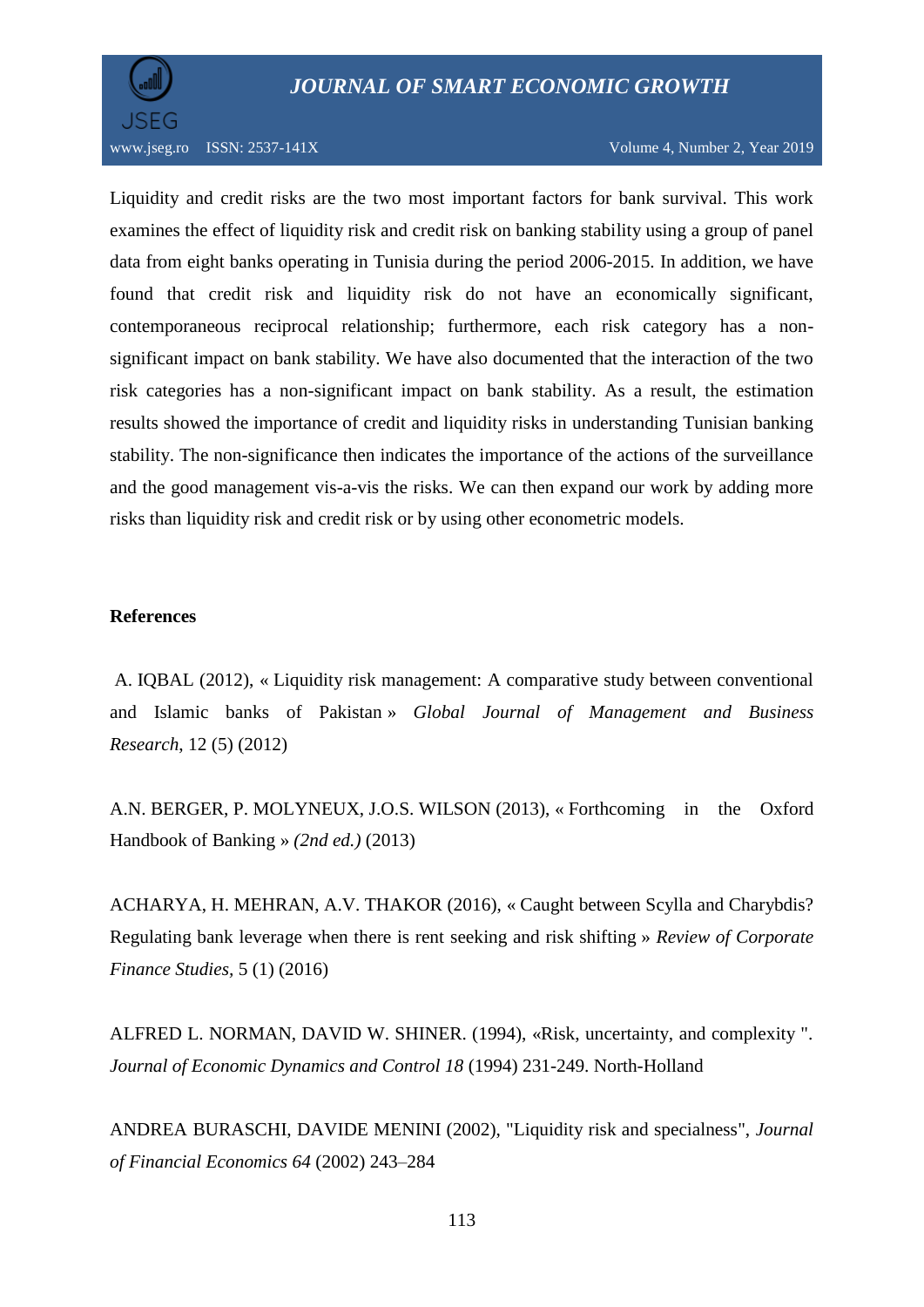

ANGELO BAGLIONI, ANDREA MONTICINI (2010), "The intraday interest rate under a liquidity crisis : The case of August 2007", *Economics Letters 107* (2010) 198–200

ANTHONY SAUNDERS LINDA ALLEN (2010), ouvrage «Risque de crédit, Mesure dans et sortir de la crise financière" ch2 "The Three Phases of the Credit Crisis » p 24-44

AMENI GHENIMI, HASNA CHAIBI, MOHAMED ALI BRAHIM OMRI (2017), « The effects of liquidity risk and credit risk on bank stability « : Evidence from the MENA region, *Borsa \_ Istanbul Review* (2017),<http://dx.doi.org/10.1016/j.bir.2017.05.002>

BJÖRN IMBIEROWICZ, CHRISTIAN RAUCH, GRUENEBURG PLATZ (2014), »The relationship between liquidity risk and credit risk in banks «, *Journal of Banking & Finance 40* (2014) 242–256

BRYANT, J (1980) : A model of reserves, bank runs, and deposit insurance*, Journal of Banking and Finance* 4, 335-44

CEVIK ET TEKSOV (2012), « Back to the basics in banking? A micro-analysis of banking system stability » *Journal of Financial Intermediation,* 19 (3) (2012), pp. 387-417

D.W. DIAMOND, R.G. RAJAN(2005), « Liquidity shortages and banking crises » *Journal of Finance,* 60 (2) (2005), pp. 615-647

DOMINICI QUINT, ORESTE TRISTANI (2017), "Liquidity provision as a monetary policy tool : the ECB's non standard measures after the financial crisis", *Journal of International Money and Finance* (2017), doi : http:// dx.doi.org/10.1016/j.jimonfin.2017.09.009

DONGHEON SHIN, BAEHO KIM (2015), »Liquidity and credit risk before and after the global financial crisis : Evidence from the Korean corporate bond market «, *Pacific-Basin Finance Journal* 33 (2015) 38–61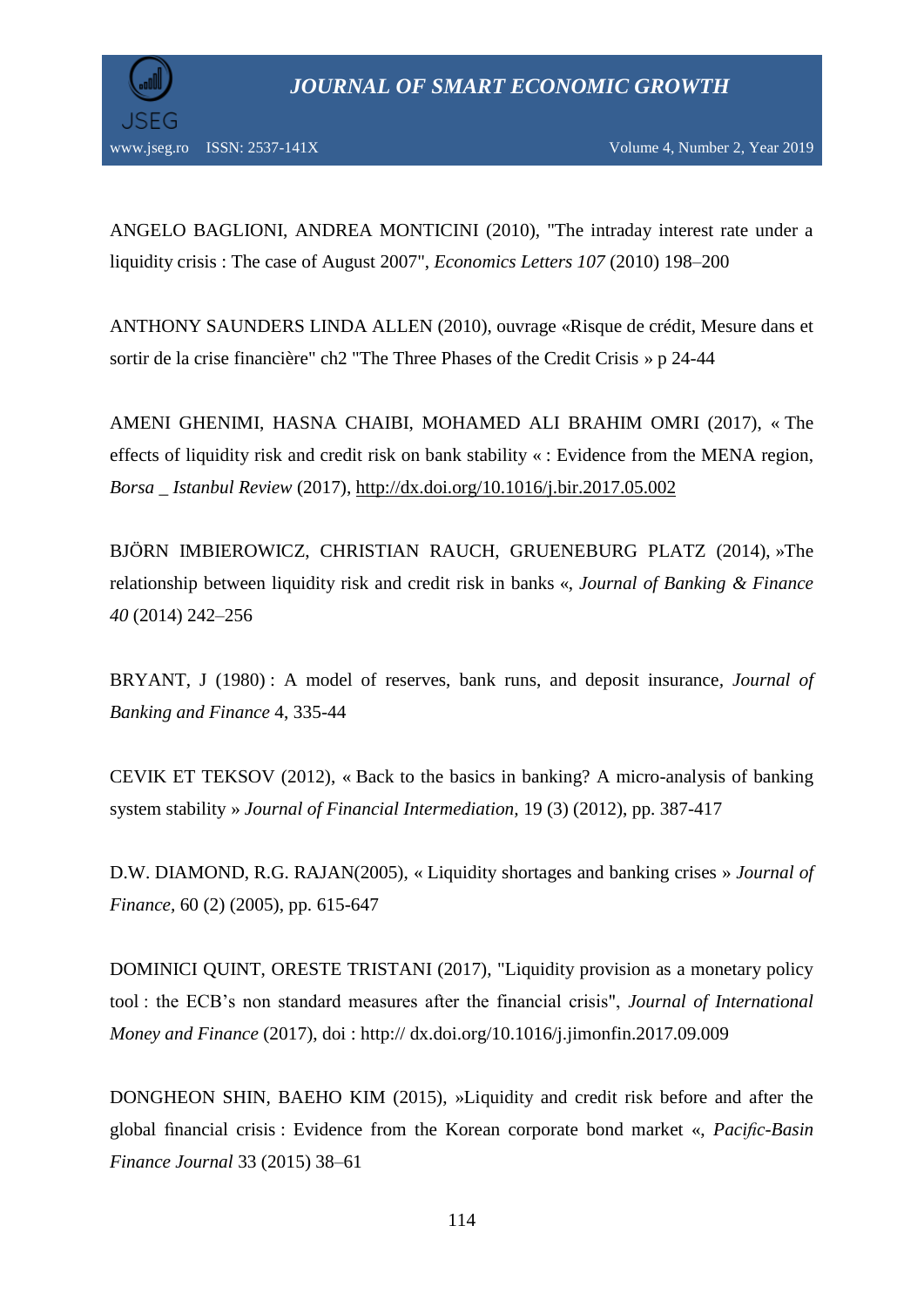

D.W. DIAMOND, R.G. RAJAN(2005), « Liquidity shortages and banking crises » *Journal of Finance,* 60 (2) (2005), pp. 615-647

E. GATEV, T. SCHUERMANN, P.E. STRAHAN (2009), « Managing bank liquidity risk : How deposit-loan synergies vary with market conditions » *Review of Financial Studies*, 22 (2009), pp. 995-1020

VAZQUEZ, P. FEDERICO (2015), « Bank funding structures and risk: Evidence from the global financial crisis » *Journal of Banking & Finance,* 61 (2015), pp. 1-14

FALKO FECHT, WOLF WAGNER (2009); « The market ability of bank assets, managerial rents and banking stability », *Journal of Financial Stability 5* (2009) 272–282. G. GORTON, A. METRICK (2011), « Securitized banking and the run on repo » *Journal of Financial Economics,* 104 (2011), pp. 425-451

I. GOLDSTEIN, A. PAUZNER (2005), « Demand deposits contracts and the probability of bank runs » *Journal of Finance*, 60 (2005), pp. 1293-1327

IKKA KIEMA, ESA JOKIVUOLE (2014) ; « does a leverage ratio requirement increase bank stability «, *journal of banking and finance* 39 (2014) 240-254. 54- IMBIEROWICZ ET AL. (2014), « The relationship between liquidity risk and credit risk in banks » *Journal of Banking and Finance,* 40 (2014), pp. 242-256

H. NIKOMARAM, M. TAGHAVI, S.K. DIMAN (2013), « The relationship between liquidity risk and credit risk in Islamic banking industry of Iran Management » *Science Letters,* 3 (2013), pp. 1223-1232

L. AGNELLO, R.M. SOUSA (2012), « How do banking crises impact on income inequality? » *Applied Economics Letters*, 19 (15) (2012), pp. 1425-1429